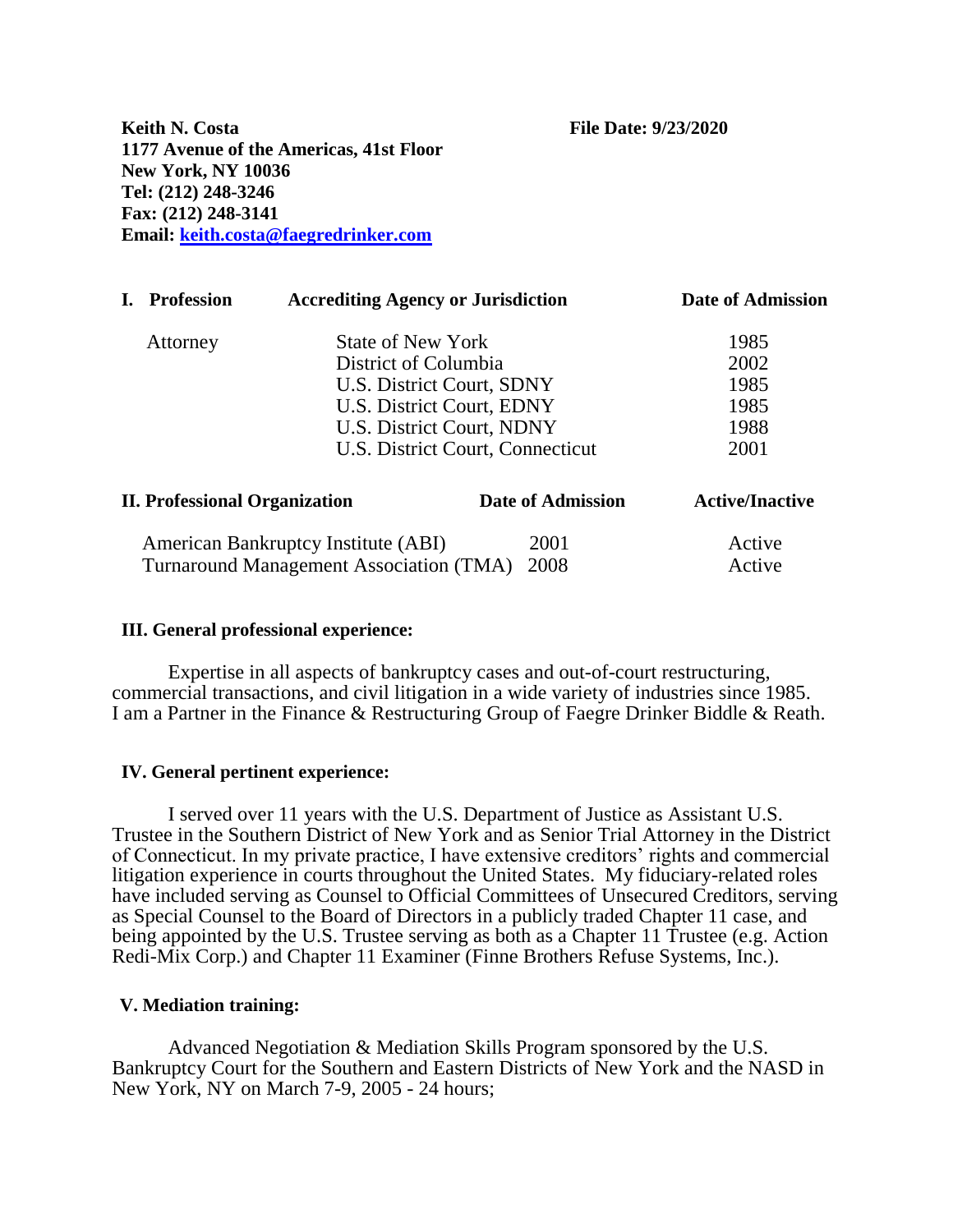Basic Mediation Skills Workshop sponsored by Community Mediation, Inc. in New Haven, CT - June, 2000 - 32 hours;

Alternative Dispute Resolution Skills Seminar offered by U.S. Dept. of Justice at National Advocacy Center in Columbia, SC – September, 1993 – 8 hours.

# **VI. Pertinent bankruptcy training:**

I have over 30 years of experience in bankruptcy and commercial litigation. My bankruptcy experience includes:

- a) Buyers of distressed property and bankruptcy asset sales (e.g. Section 363 sales);
- b) Prosecution and defense of avoidance actions (e.g. preferences and fraudulent conveyances) and all claims filed against the Debtors' estates (e.g. D&O liability insurance actions);
- c) Representing Official Unsecured Creditors' Committees with all necessary negotiation and litigation in connection with maximum recovery sought during the administration of the Debtors' estates;
- d) Advising both individual and corporate creditors, either secured or unsecured, with all necessary negotiation and litigation in connection with maximum recovery sought during the administration of the Debtors' estates;
- e) Representing Debtors-in-Possession in connection with obtaining post-petition financing, assuming or rejecting executor contracts, proof of claim litigation, and all aspects of the plan confirmation process;
- f) Advising both commercial landlords and tenants in bankruptcy matters;
- g) Participating in workouts and out-of-court restructuring efforts;
- h) Representing numerous parties in multiple SEC Receiverships;
- i) Serving in fiduciary-related roles as both Counsel to Official Committee of Unsecured Creditors and Special Counsel to Board of Directors in Chapter 11 cases, plus appointed several times as both Chapter 11 Trustee and Chapter 11 Examiner;
- j) Advising post-confirmation Liquidation Trustees;
- k) Serving as Mediator in the Madoff and Lehman Brothers cases;
- l) Serving as Arbitrator (major discovery dispute) in the Madoff bankruptcy case.